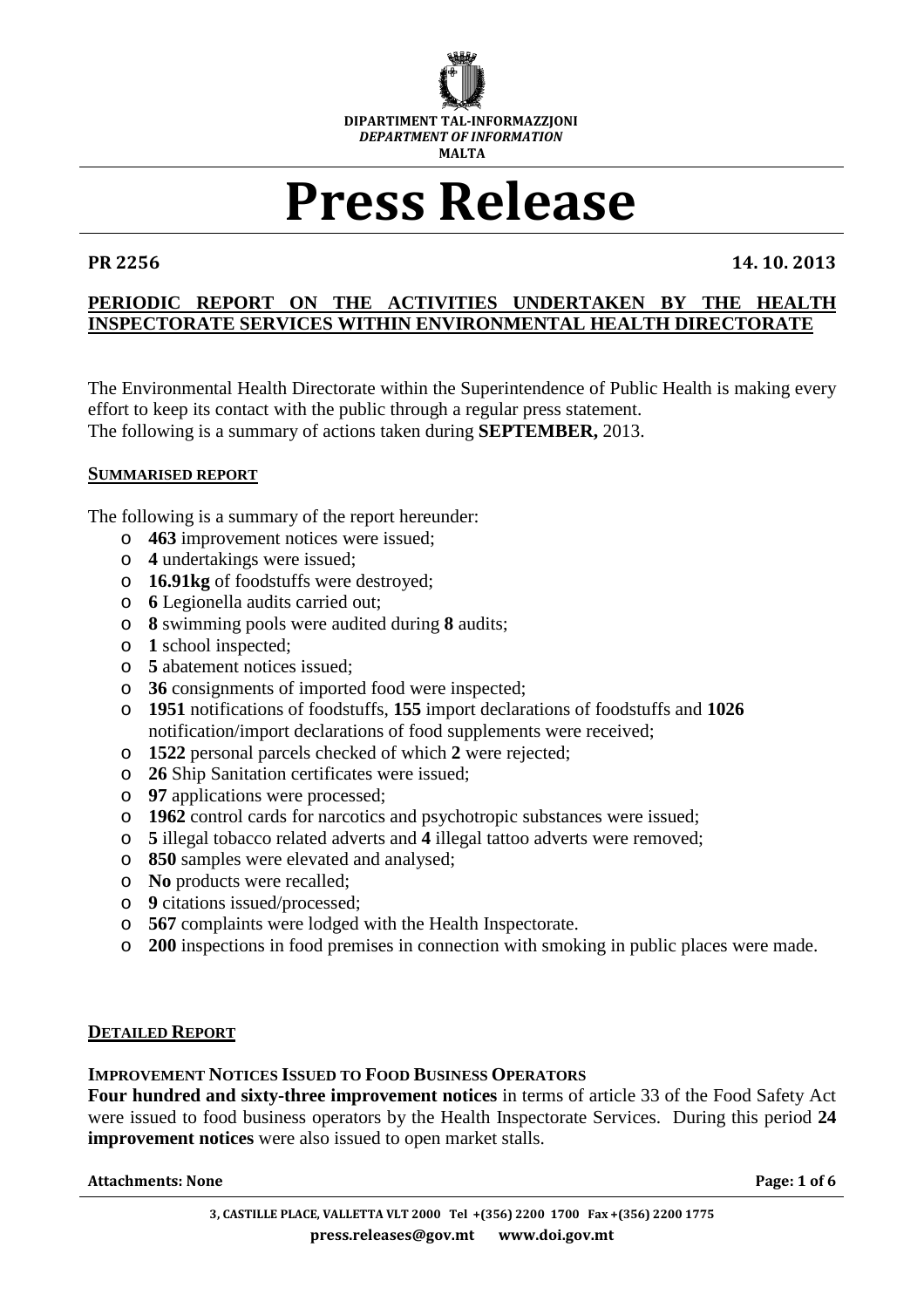An improvement notice is sent to all food business operators following an unannounced inspection by Environmental Health Officers within their establishment. The intention of this notice is to inform food operators about deficiencies noted in their establishments while the operator is given a specific deadline in order to rectify these deficiencies. Though the seriousness of deficiencies might vary, legal action is initiated when major deficiencies are noted.

# **HACCP AUDITS**

**2 HACCP audits** were carried out. The **H**azard **A**nalysis **C**ritical **C**ontrol **P**oint is a Food Safety Management System which is obligatory in those food businesses providing high risk foods.

### **UNDERTAKINGS**

**4 undertakings** were entered into by the Health Inspectorate, and concerned several food and environmental health related issues.

Undertakings are legal agreements between the operators and the Health Authority specifying deadlines by which deficiencies in their premises should be remedied in compliance with standing legislation. Failure to abide with the agreed deadlines results in Court proceedings being initiated.

#### **DESTRUCTION OF FOOD**

The amount of **foodstuffs** destroyed by the Health Inspectorate was **16.91kgs.** 

These foodstuffs included:

- Meat  $-5.10$ kg
- Fish  $11.81kg$

# **LEGIONELLA AUDITS AND POOL INSPECTIONS**

**Six audits** at Hotels, and other similar premises to ascertain compliance with Control of Legionella Regulations, 2006 (L.N. 5 of 2006) and the Registration of Cooling Towers and Evaporative Condensers Regulations, 2006 (L.N. 6 of 2006) were performed by the Health Inspectorate.

**Eight swimming pools** were inspected during **eight audits** carried out by the Health Inspectorate to verify compliance with Swimming Pools Regulations, 2005 (L.N. 129 of 2005)**.** 10 **new pools** were registered with the Health Authority during this month. This regulation specifies that all swimming pools with the exception of those situated at a single family residence need to register with this Directorate. A list of registered pools can be found in the Directorate's website mentioned below.

#### **INSPECTIONS OF SCHOOLS**

**1 school** was inspected to ensure compliance with general hygiene requirements. Such inspections are carried out in private, government or church owned schools and whether, primary, secondary, tertiary or language or special schools.

#### **ABATEMENT NOTICES**

**5 abatement notices** were issued by the Health Inspectorate in terms of the Public Health Act in view of inspections and audits carried out in the previous days.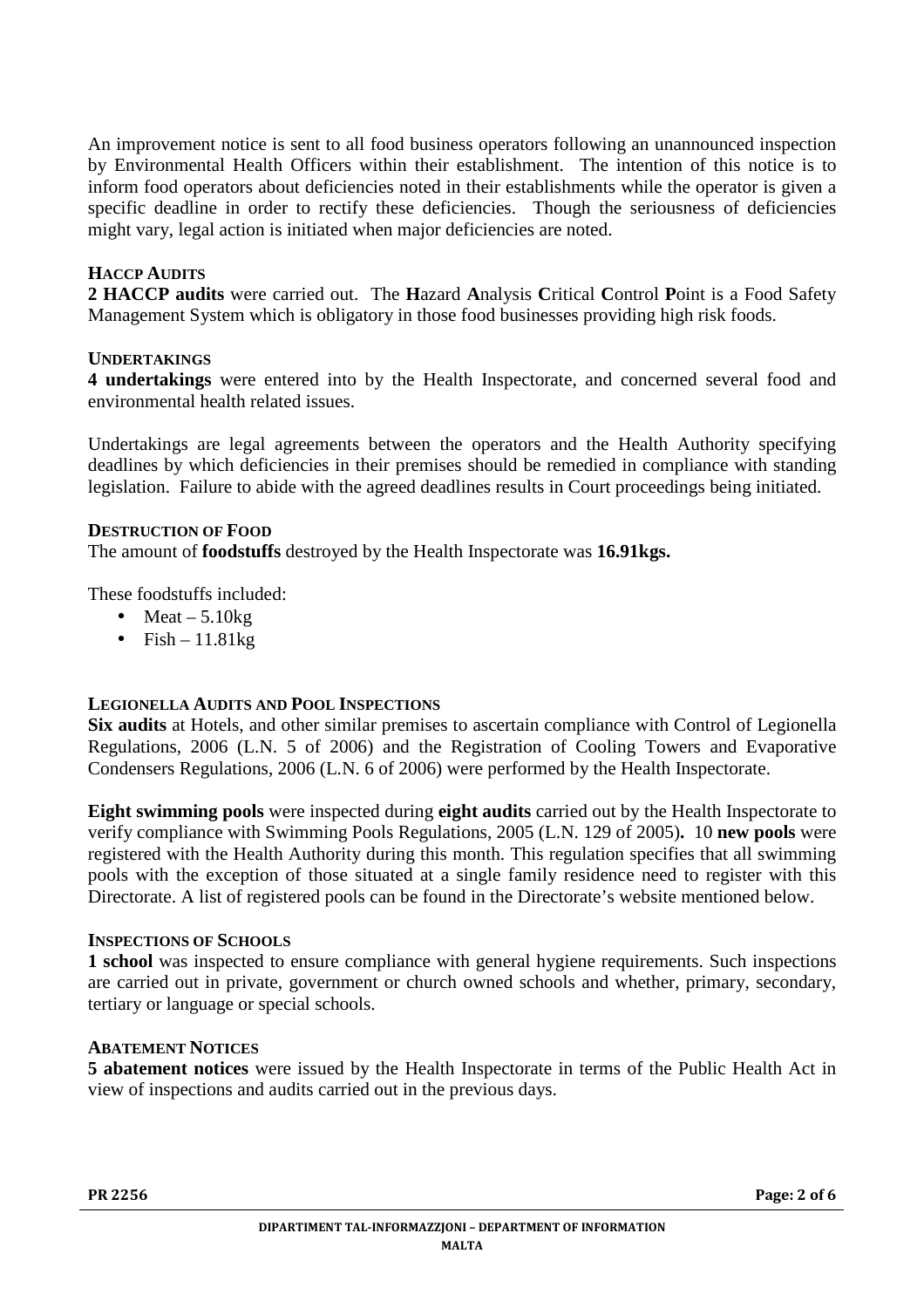#### **CONSIGNMENTS**

**Thirty six consignments** of food imported/traded into Malta were also inspected by Environmental Health Officers attached with the Port Health Services within this Directorate.

### **CONSIGNMENTS DOCUMENTARY CHECKS**

**1951 notifications of foodstuffs, 155 import declarations of foodstuffs and 1026 requests for importation of food supplements** were submitted to the Port Health Services as required by Trading Regulations of 2004 (Legal Notice 315 of 2004 which can be downloaded from http://www.justiceservices.gov.mt/DownloadDocument.aspx?app=lom&itemid=11120&l=1.

All traders of food including food contact materials and food supplements are reminded to notify the Port Health Services, 48hours in advance as explained in Press Release 1531 issued on  $13<sup>th</sup>$ August, 2011 (URL: http://www.doi.gov.mt/EN/press\_releases/2011/08/pr1531.pdf ).

#### **PERSONAL IMPORTS**

**1522 personal consignments** were also screened by the Port Health Services, of which **2 were rejected**.

### **SHIP SANITATION CERTIFICATES**

**Twenty-six** Ship Sanitation Certificates were issued by the Port Health Services. These inspections are carried out in terms of the International Health Regulations of 2005 and involve the assessment of the general hygienic conditions and control measures undertaken on ships. A Ship Sanitation Certificate needs to be renewed every 6 months at an authorised port; Malta being an authorised port.

#### **APPLICATIONS AND CONSULTATIONS**

The Health Inspectorate received **97 requests to process applications** to operate food and non-food business. Prospective operators who wish to open such businesses are obliged to apply for a permit with the Malta Environment and Planning Authority (MEPA) and then apply for the actual licence with the competent authority such as the Trade Licensing Unit or Malta Tourism Authority. At every stage, this Directorate is consulted in order to verify suitability of proposed premises.

### **CONTROL CARDS FOR NARCOTIC AND PSYCHOTROPIC SUBSTANCES**

**1962 control cards for narcotic and psychotropic substances** (745 males and 1217 females) were issued by the Drug Control Unit, which is another unit falling under the Health Inspectorate Services. **194 of these cards** were **new applications.**

These cards are issued when a medical doctor deems that a person needs to be prescribed a psychotropic drug. An application form is filled in and handed over to the patient which is in turn submitted to the Drug Control Unit, Shop 12, City Gate, Valletta Tel; 21245490.

#### **ILLEGAL ADVERTISEMENTS**

**5 adverts** involving Tobacco products in breach of Tobacco (Smoking Control) Act was noticed and the respective advertiser was instructed to remove such advert - something which was actually complied with.

**4** adverts of **tattoo equipment** were also noted to be in contravention of the Control of Tattooing Act.

**PR 2256 Page: 3 of 6**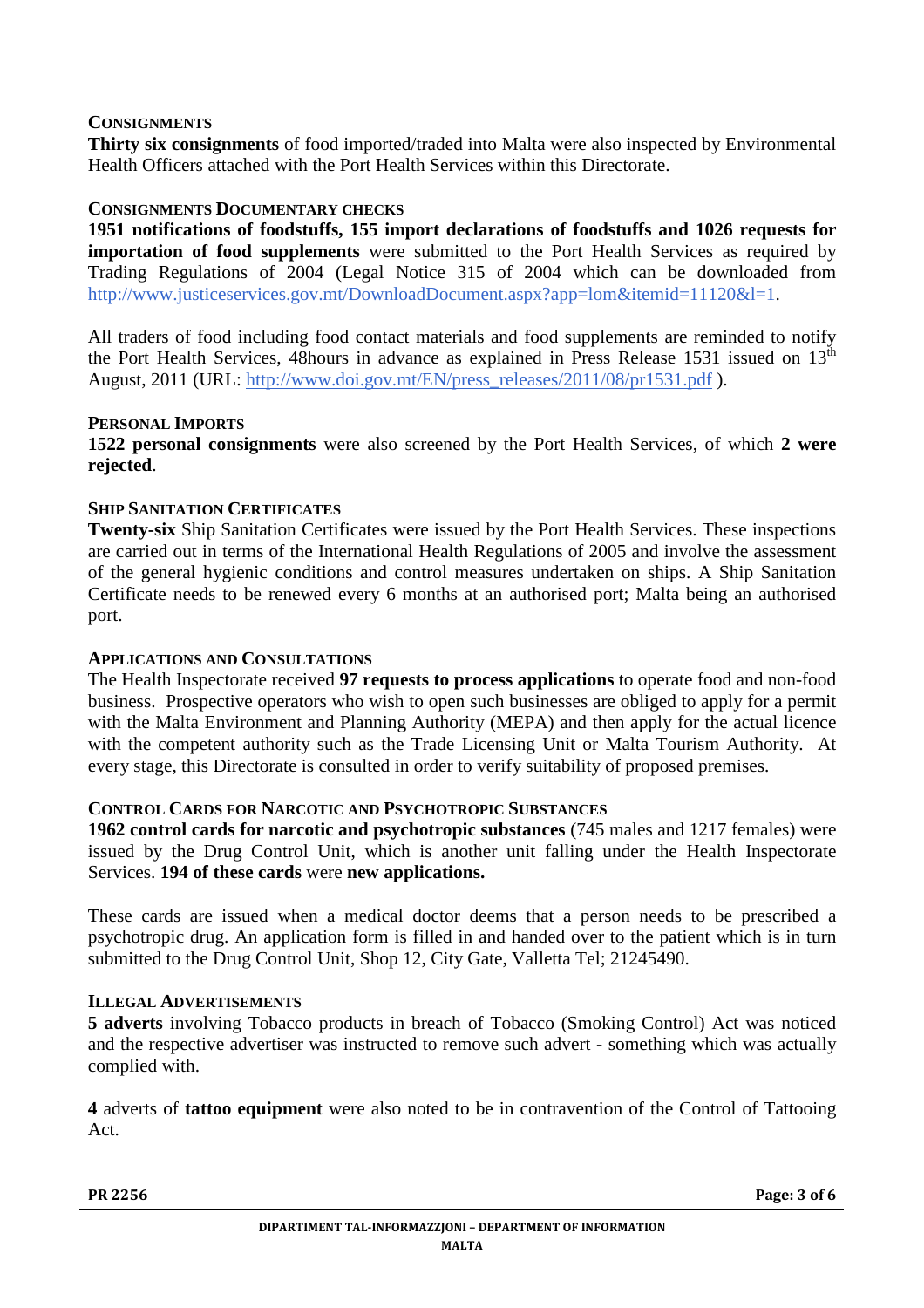# **SAMPLES**

**850 samples** were elevated by the Health Inspectorate and submitted to the Public Health Laboratory for analysis and/or examination for several parameters.

### **BATHING WATER MONITORING PROGRAMME**

During the month of September, **318 samples of sea water** were collected and submitted to the Public Health Laboratory to be analysed for microbiological parameters as stipulated by EU Directive 2006/7/EC. The bathing water monitoring programme is carried out in accordance with the provisions of said EU Directive. The official bathing season started on the 13<sup>th</sup> May 2013 and will last till the  $20<sup>th</sup>$  October 2013. Sampling is carried out from 87 official bathing sites throughout the Maltese islands.

Un to the  $20<sup>th</sup>$  week of the monitoring programme the 87 sites have been classified as follows: 87 sites as Excellent Quality, **no** sites as Good, Sufficient or Poor Quality.

#### **RECALLS**

No products were recalled in September

#### **CONTRAVENTIONS**

**Nine contraventions** were issued / processed by the Health Inspectorate, **one** of which was related to food safety issues:

- Two persons responsible for a food outlet were charged for:
	- o Keeping food in a risk of contamination;
	- o Failing to keep a HACCP system within the food outlet;
	- o Failing to provide pest control measures;
	- o Failing to provide an adequate wash hand basin;
	- o Failing to provide facilities for personal clothing of staff;
	- o Failing to keep a traceable system;
	- o Failing to register a food outlet with the competent authority.

**Eight** were environmental health related:

- Two persons were charged separately for allowing smoking inside two separate public places;
- Two persons were charged separately for smoking inside two separate public places. One of these persons was also charged for obstructing a public officer during the carrying out of his duties and also for failing to give the requested information;
- Two persons were charged separately for the advertising of tobacco products;
- One person was charged for obstructing a public officer during the carrying out of his duties;
- One person was charged for letting foul water to flow into the street.

#### **FROM THE LAW COURTS (3rd Quarter)**

During the last three months, **5** cases (out of **34 cases**) were decided by the Magistrate's Court during Health Sittings held. From these cases, **12** were new whilst the remaining 8 were brought forward from other months/years. 4 of the new cases have been decided upon.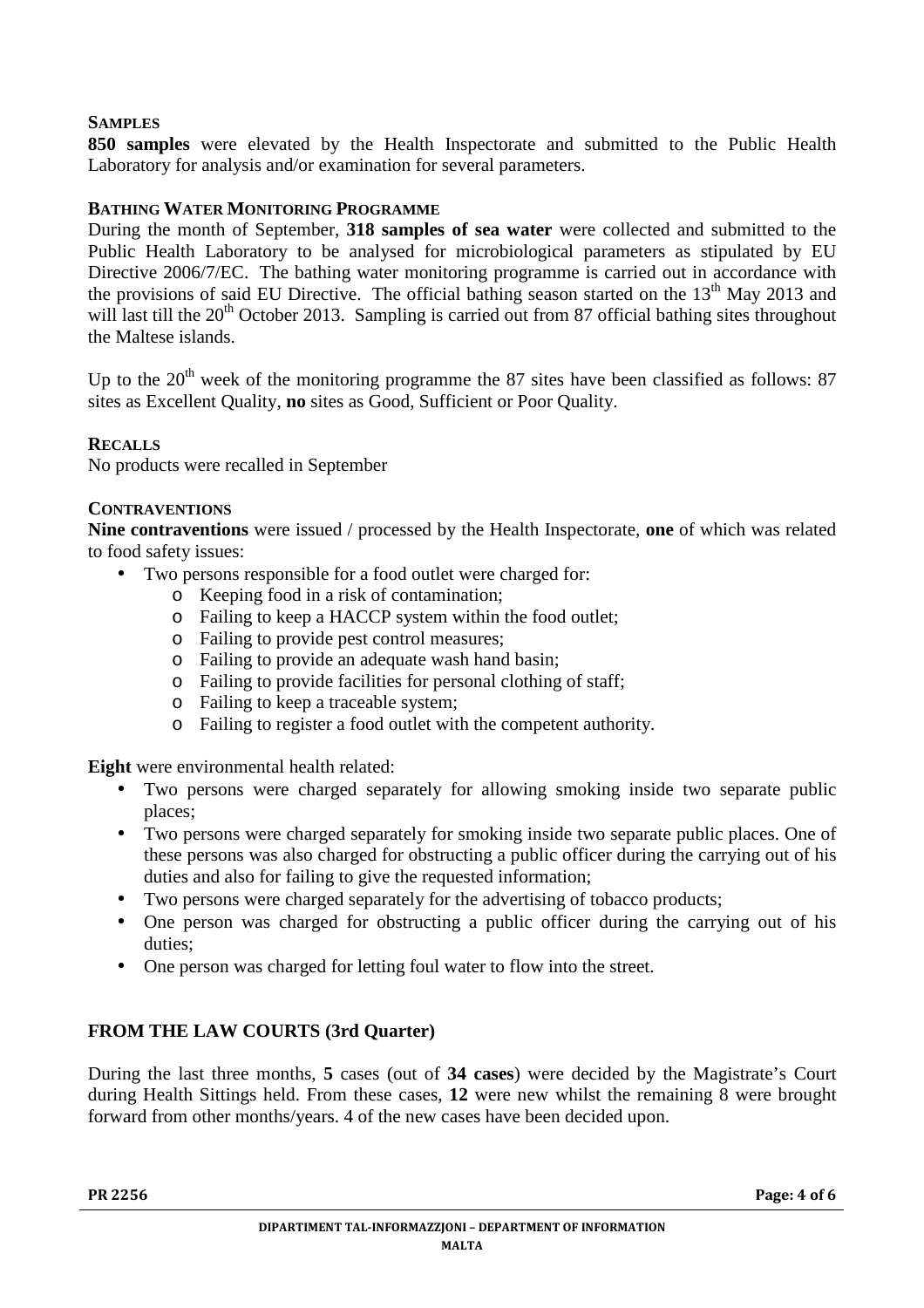From the cases heard in the last quarter, those found guilty were given conditional discharges ranging from **3 months to 6 months**.

The following were given conditional discharges for a stipulated period:

*6 months*

Montekristo Beverages (Winery), Triq Hal-Farrug, Luqa for not abiding with an undertaking entered into on  $12^{th}$  October, 2012.

#### *3 months*

Buttigieg Holdings Ltd. Papillon Caterers, Buttigieg Holdings Ltd, Triq il-Handaq, Qormi for not keeping the equipment, walls and floor in a good condition, inadequate pest control, no proper HACCP documentation, no proper cleaning, not having a waste receptacle and for not having the working tops in a good condition on 10th April, 2013.

### **EMERGENCY CONTROL ORDERS**

**One** Emergency Control Order was issued against one person.

### **EMERGENCY PROHIBITION ORDERS**

No Emergency Prohibition Orders were issued in September.

# **ENFORCEMENT NOTICES**

An enforcement notice was issued on the  $13<sup>th</sup>$  September against a hotel operator following the risk of infection from Legionnaire's Disease. The notice was withdrawn on the  $30<sup>th</sup>$ , following necessary works carried out to remedy situation.

#### **COMPLAINTS**

**567 complaints** were lodged with the Directorate which were categorised in one or more category, as follows:

#### o **Food related complaints**

**110** complaints were related to food. The most common type of food related complaints were: improper labelling (29 complaints), hygiene of food premises (19 complaints), risk of contamination (13 complains) and fitness of food (11 complaints).

#### o **Other Environmental Health related complaints**

Another **518** complaints were environmental health related. The most common complaints were: pest infestations (120 complaints), infiltrations (103 complaints), accumulation of refuse (44 complaints), drainage overflow (38 complaints), leaky/defective drains (27 complaints) and keeping of animals in unhygieic conditions (20 complaints).

# **Note: The number of complaints and the number of categories do not tally, since one complaint received may encompass one or more categories.**

# **TOBACCO SURVEILLANCE**

**200** inspections were carried out in food premises in connection with tobacco surveillance. No persons were charged following these inspections.